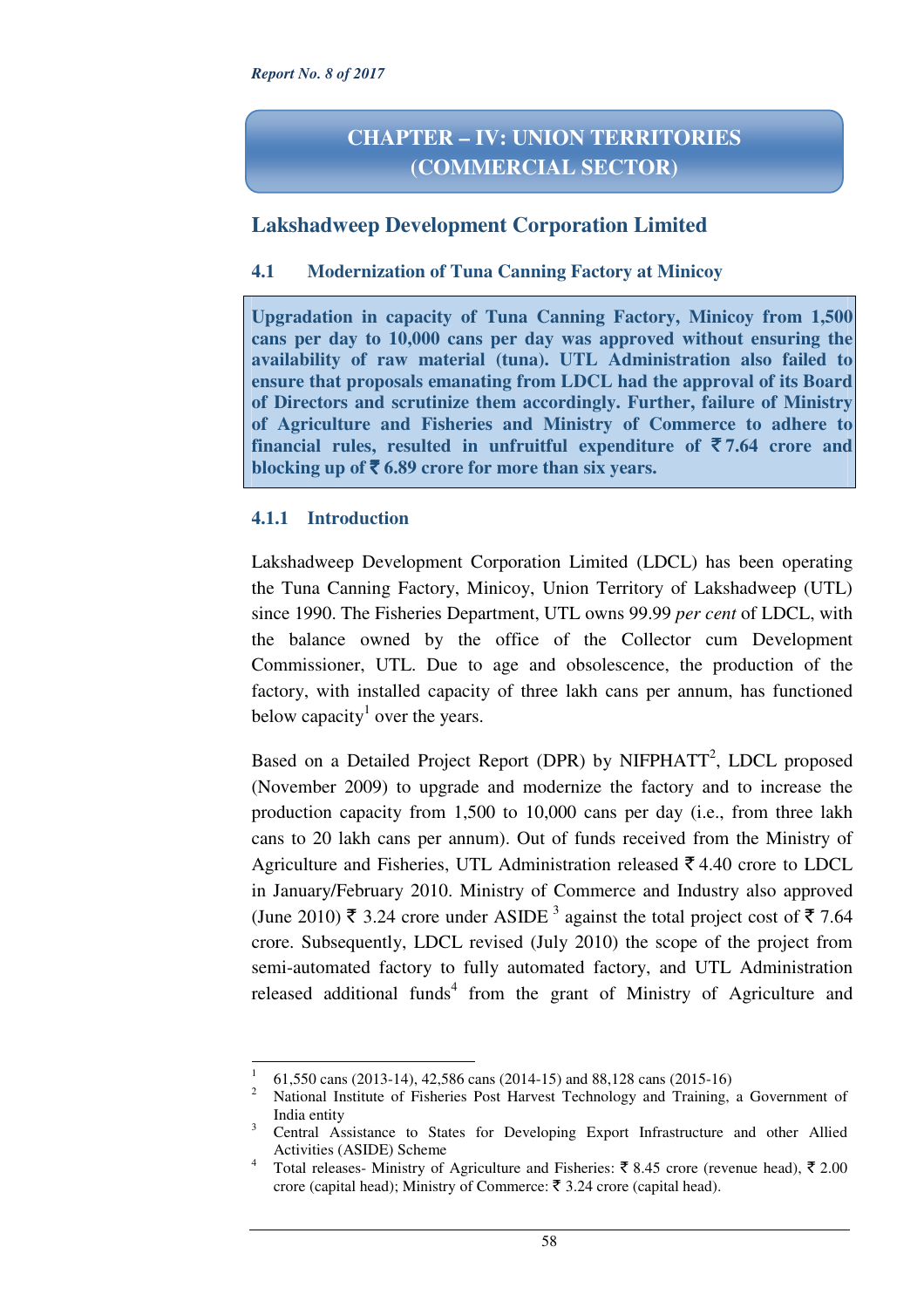Fisheries for a total cost of  $\bar{\xi}$  13.78 crore (project cost:  $\bar{\xi}$  12.75 crore; working capital:  $\bar{\tau}$  1.03 crore).

LDCL furnished revised estimates (September 2013) for  $\bar{\xi}$  32.15 crore to the Department of Fisheries. In these estimates, the civil work component alone had increased from  $\bar{\xi}$  4.40 crore to  $\bar{\xi}$  9.73 crore. Department of Fisheries has not decided on the revised estimates which are beyond the Administrator's delegated powers of  $\bar{\tau}$  20 crore.

#### **Important findings noticed in audit are as under:**

### **4.1.2 Unrealistic costing of the semi-automated canning process**

Based on NIFPHATT estimates (2009), LDCL Board approved and UTL Administration released funds to meet project cost of  $\overline{5}$  7.64 crore, of which civil works were estimated at  $\bar{\xi}$  4.40 crore. This was less than the  $\bar{\xi}$  8.50 crore estimated by LPWD for the civil works. Consequently, at the instance of the Board, LPWD submitted revised estimates to LDCL which were approved for  $\overline{\xi}$  3.51 crore (23 September 2010). After the modernization stalled, GTCS Cochin who had been appointed by LDCL as an expert, submitted a DPR (September 2013) on the status of modernization. Forwarding the DPR, LDCL informed UTL Administration that the estimates of NIFPHATT on the semi-automated canning process were flawed since the costing at  $\bar{\tau}$  7.64 crore was not supported by (i) market quotations or Departmental Schedule of Rates (DSR) of the Central Public Works Department for civil works; and (ii) the estimates of the new building, refrigeration and cold storage did not meet international standards for tuna canning factory including HACCP<sup>5</sup>/European Union standards. Further, UTL Administration's decision (12 July 2010) not to demolish the existing factory as intended by NIFPHATT, and instead, to build a new structure on the adjacent land (and demolish the old building thereafter), caused the design to be highly complex.

The fact that the NIFPHATT estimates on civil works were not first vetted by Lakshadweep Public Works Department (LPWD) which was the implementing agency, subsequent reduction of estimates by deleting essential items covered in the DPR of NIFPHATT, and the non-revision of estimates after it was decided to retain the existing building and construct a separate new building, shows that the costing of the civil works for the semi-automated process was unrealistic.

l

<sup>5</sup> Hazard Analysis and Critical Control Points. It is an internationally acceptable management system that advocates a systematic preventive approach to food safety from biological, chemical, and physical hazards in production processes that can cause the finished product to be unsafe, and designs measurements to reduce these risks to a safe level.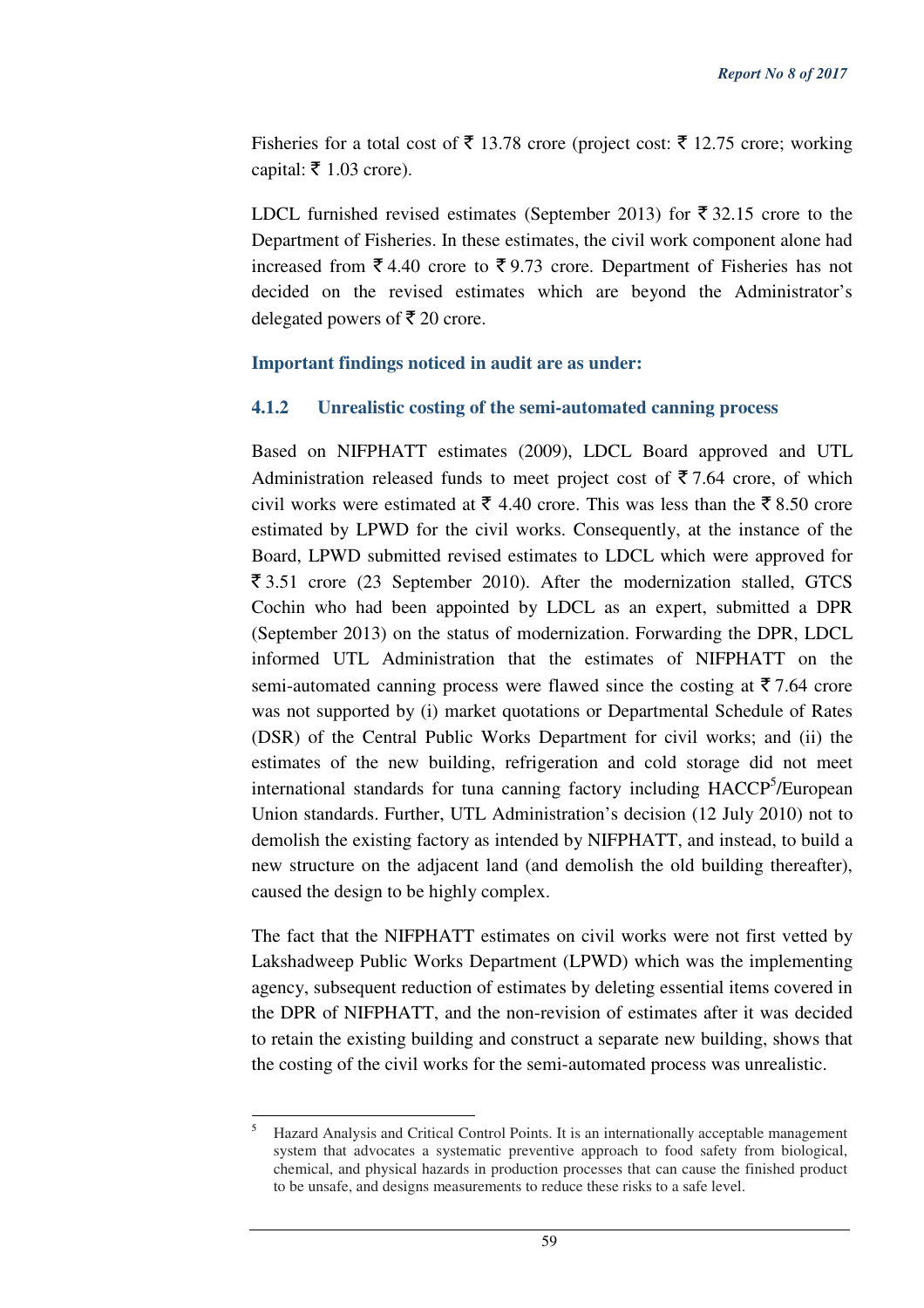## **4.1.3 Injudicious decision to upgrade to fully automatic process**

## **4.1.3.1 Injudicious decision to increase capacity to 10,000 cans per day**

LDCL's decision to increase the capacity from 1,500 to 10,000 cans per day was without basis. The DPR of NIFPHATT, based on which the project was approved, contained the disclaimer that it had not taken any step to assess the availability of the raw material (tuna) and that the report was prepared on the assumption that sufficient quantity of tuna existed.

The Planning Commission had estimated<sup>6</sup>, that the reasonable exploitation potential around Lakshadweep was 50,000 tonnes, while actual exploitation was only 10,000 tonnes. Production can only be enhanced through introduction of mother vessels that can take a number of smaller fishing vessels to far away fishing grounds. Presently, the surplus catch (after local consumption) of approximately 1,200 tons is converted to 'masmin' (traditional smoked tuna) and sold on the mainland. LDCL is operating a masmin packing unit at Agatti since December 2009 and also exports masmin collected from all the islands.

The Marine Products Export Development Authority (MPEDA) expert team also reported (March 2016) that three-fourths of the local tuna catch goes for masmin, and of the remaining, only a small share goes to the existing canning factory, which is insufficient to meet even the capacity of 1,000 cans per day. Also, the factory works only 9 months in a year because of non-availability of raw materials and boat repairs.

Even the DPR of NIFPHATT stipulated that the semi-automatic plant had to work at least 10 months in the year to ensure economic viability. Thus, to achieve economic viability, the semi-automated factory with capacity of 10,000 cans would require 880 MT of tuna<sup>7</sup>, which can be achieved only if the local fishermen and LDCL agree to divert almost three-fourths of their existing masmin production to the canning factory, which is unlikely.

The MPEDA expert team reported that the modernization project had been taken up on the assurance of the Fisheries Department that they would be procuring two mother vessels and developing deep sea fishing. This is supported by the reply of LDCL (9 June 2015) to Audit that the Board of Directors was informed that availability of raw material (tuna) would be ensured by the mother vessel that was being procured by the Fisheries Department; it

 $\overline{a}$ 

<sup>6</sup> Lakshadweep Development Report, 2007

<sup>7</sup> 10,000 cans x 220 days i.e., 22 lakh cans. One kilo of raw tuna should give more than 2.5 cans of tuna.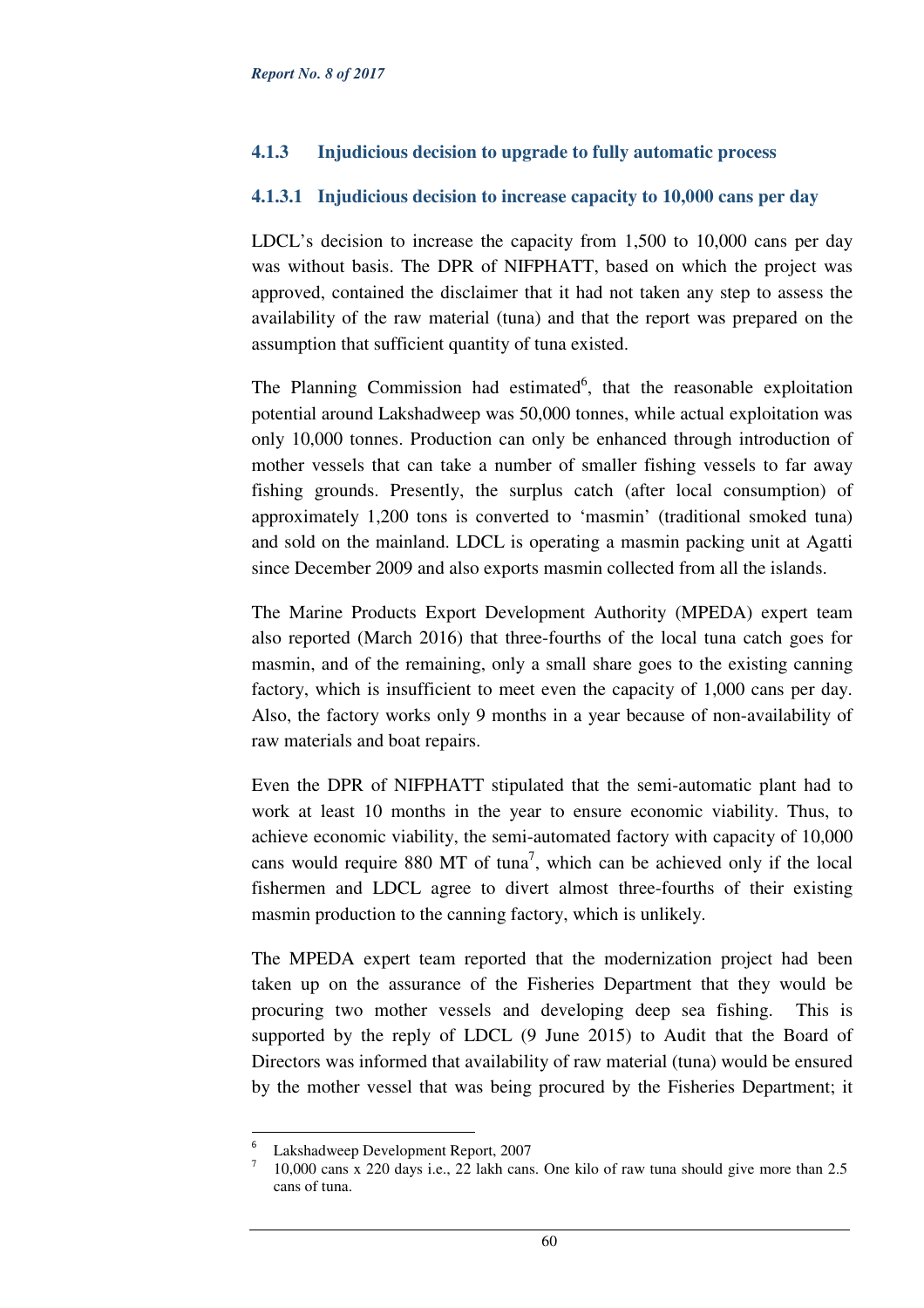was not anticipated that the proposal for procurement of the mother vessel would be scrapped (November 2012) due to high cost. Audit observes, however, that none of the minutes of the Board relating to the modernization discuss the procurement of the mother vessel. LDCL subsequently informed (18 May 2016) Audit that there was no proposal to procure mother vessel in connection with the modernization, and an earlier proposal was shelved as too expensive. LDCL also admitted (14 October 2016) that no market survey was conducted on the domestic and international markets for canned tuna.

It is therefore evident that without deep-sea fishing facilities, the project to increase the capacity to 10,000 cans per day was injudicious in the absence of adequate raw material and lack of information on domestic and international markets for canned tuna.

## **4.1.3.2 Insufficient raw material (tuna) for fully automated process**

In response to observation of Audit on insufficient raw material, LDCL confirmed (August 2016) that the minimum capacity production (i.e., below which the machinery cannot run) of the fully automatic equipment that had been procured was 1,145 cans per hour. This requires 806.08 MT of tuna for full capacity utilization. Even if the entire landed capacity of tuna fish (including normal domestic consumption and masmin production) in all the islands of Lakshadweep (132 MT per annum) is diverted to the fish canning factory, the fully automated canning factory can run for only 60 days in the year. In reality, since the production of even the existing factory is far less, mainly due to raw material shortage, this would mean that the 17 regular and 14 casual employees of even the existing canning factory would be rendered jobless for most part of the year, thereby defeating the primary objective of the canning factory, which is to uplift the socio economic condition of local fishermen.

## **4.1.3.3 Bypass of due process in decision to upgrade**

(i) Ministry of Home Affairs increased (5 July 2010) the delegated powers of the Administrator from  $\bar{\tau}$  10 crore to  $\bar{\tau}$  20 crore. On the date of receipt of these orders (12 July 2010), the Administrator decided in a meeting chaired by him in his capacity as Chairman LDCL to upgrade the factory from semiautomatic to fully automatic. Bypassing the Board at this stage, LDCL approached UTL Administration for additional funds. Since the proposal had the approval of the Administrator in his capacity of Chairman LDCL, UTL Administration also, released funds without examining the merits of the proposal. Though the  $85<sup>th</sup>$  (17 December 2010),  $86<sup>th</sup>$  (27 January 2011),  $88<sup>th</sup>$ (15 March 2011), and  $89<sup>th</sup>$  (27 June 2011) Board meetings discussed the stages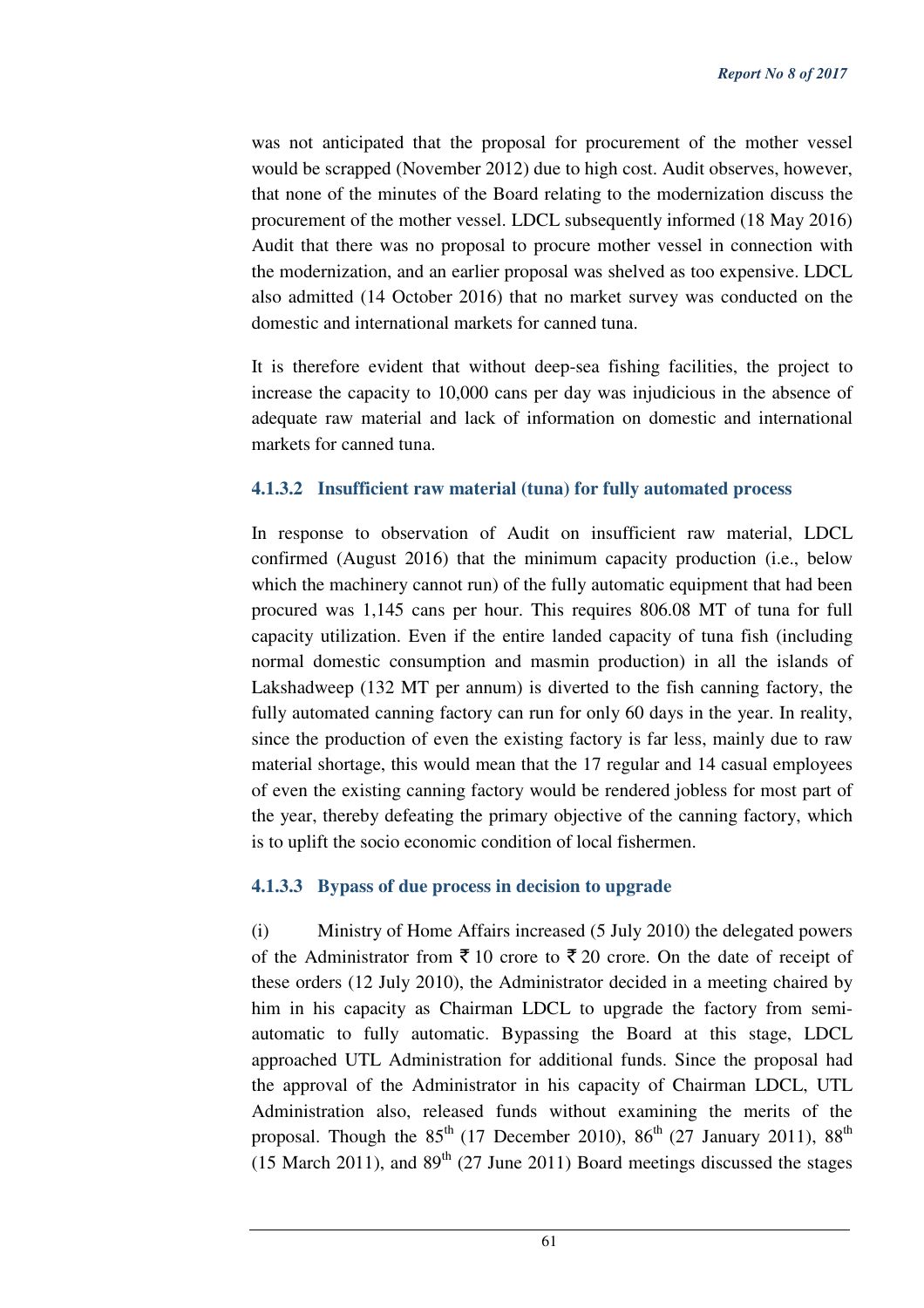#### *Report No. 8 of 2017*

of tendering and award of the contract for machinery, at no time was the change in specifications from semi-automated to fully automated factory and increase in project cost tabled or discussed by the Board.

(ii) The Board ordered (27 June 2011) that the cost of machinery be submitted to competent authority. In this case, the competent authority was the Administrator (the previous Administrator had handed over on 11 July 2011) who should have been approached through the UTL Administration. Without getting the approval of the Administrator, the Managing Director, LDCL awarded (July 2011) the contract for  $\bar{\xi}$  6.84 crore to a Thai firm.

In a meeting held by the previous Administrator in his new capacity of Joint Secretary in the Ministry of Commerce with LDCL officials (August 2011), it was decided to get Board ratification.

(iii) Despite the refusal of NIFPHATT to certify on the need or high cost of the new machinery, the Board of Directors accorded *ex-post facto* ratification in its  $91<sup>st</sup>$  meeting (30 December 2011). Evidently, the Board had little choice, but to accede to the *fait accompli* since by this time, formal agreement had been signed (August 2011) and advance paid for the fully-automated machinery.

## **4.1.3.4 Refusal of NIFPHATT to certify on reasonableness of need and cost of new machinery**

Pursuant to the above decision, the Managing Director, LDCL directed (August 2011) that NIFPHATT be asked to confirm the reasonableness of the higher cost of  $\bar{\tau}$  6.84 crore for the equipment (against NIFPHATT's original estimate of  $\bar{\xi}$  3.24 crore). After examining the matter through an expert committee, NIFPHATT refused (December 2011) to assess the reasonability of cost of the fully automated machinery on the grounds that (i) NIFPHATT's expert consultant had earlier recommended a semi-automated plant on the basis of available fishery resources and projected resource potential of Lakshadweep; and (ii) the capacity and cost of fully automated machinery could not be justified and fully automated machinery cost was bound to be very high.

## **4.1.4 Failure of LDCL to revise estimates in light of changed scope**

## **4.1.4.1 Failure to revise civil works estimates**

LDCL failed to prepare a fresh DPR incorporating the change in civil works and refrigeration consequent to the upgradation of scope from semi-automated to fully-automated factory. In their replies to Audit, LDCL informed that they had not been asked to revise the DPR to meet the new requirements. The replies are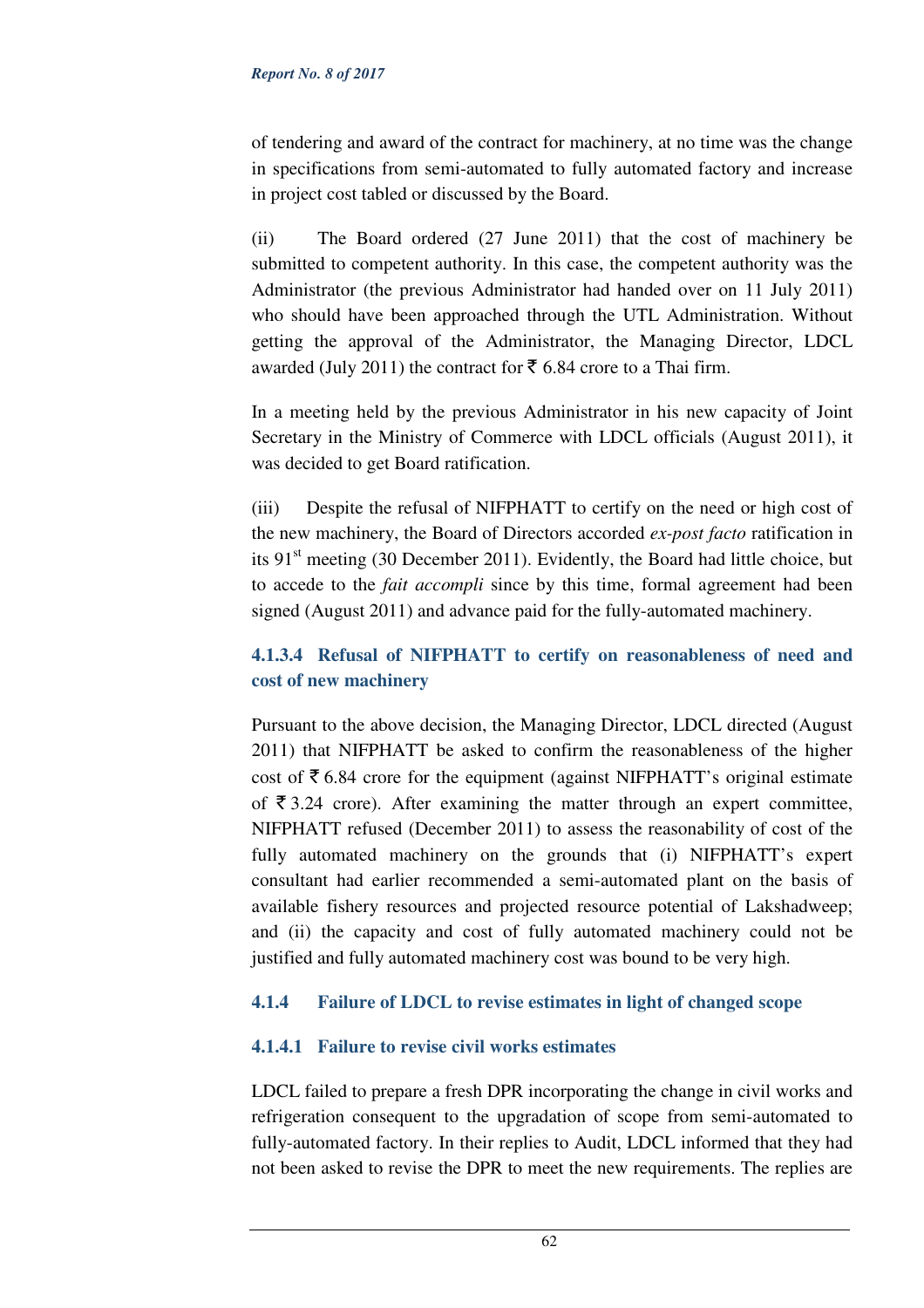unacceptable. The layout was prepared by LPWD and they were aware of the height and structure of the machinery. The construction was entrusted to LPWD and the plan of the factory was approved by the Executive Engineer and Consultant, Fisheries appointed by LDCL. As the client, it is LDCL's responsibility to arrange to revise and approve the DPR. LDCL had never requested LPWD to prepare revised estimates to accommodate the change in scope; and neither the Executive Engineer nor Consultant is competent to approve the plans of the factory. Failure of LDCL to revise the plans of the factory in tune with the modified requirements is the reason why the imported machinery could not be installed, and critical equipment lying in the open is liable to damage as mentioned in elsewhere in the para. Out of  $\bar{\tau}$  3.51 crore deposited by LDCL (September 2010), LPWD has completed only part of the work (on the ground that the approved estimates are unviable) and remitted the balance of  $\bar{\mathcal{F}}$  1.62 crore plus interest ( $\bar{\mathcal{F}}$  0.85 crore) to LDCL in December 2015.

### **4.1.4.2 Failure of LDCL to revise refrigeration estimates**

Storage and refrigeration of tuna to meet the minimum production requirement is essential for the functioning of the canning factory, since the catch is sporadic and the fishing season is limited to six months in a year. Accordingly, NIFPHATT had estimated the refrigeration system for the semi-automatic factory at  $\bar{\tau}$  1.5 crore. The estimate for the refrigeration system for the fully automatic process approved, at the instance of the Administrator, however, was only  $\bar{\xi}$  0.40 crore, which was unrealistic and would have rendered the factory completely non-functional. This became evident when, subsequently, LDCL itself endorsed and submitted to Department of Fisheries a revised DPR (September 2013) for  $\bar{\mathfrak{c}}$  32.15 crore, where the HVAC<sup>8</sup> and Refrigeration costs were estimated at  $\bar{\bar{\xi}}$  6.53 crore.

## **4.1.5 Non installation of imported machine**

After global tendering, LDCL signed an agreement (August 2011) with a Thailand based firm (supplier) for USD 1.49 million ( $\overline{\xi}$  6.84 crore) to supply, install and commission machinery for the tuna canning factory<sup>9</sup>. Though the machinery was delivered (March 2012), it is lying unopened on the ostensible ground that the LPWD has not completed the civil works. Since the machinery has been kept idle for a very long period of time in the vicinity of the sea and exposed to monsoons, the working condition of the machine parts is in doubt; and warranty would have lapsed. The LPWD had agreed to cut a horizontal

l

<sup>8</sup> Heating Ventilation and Air Conditioning

<sup>9</sup> A fish waste using biogas generating plant for  $\bar{\tau}$  0.40 crore has been procured through a separate agreement with a Coimbatore based firm.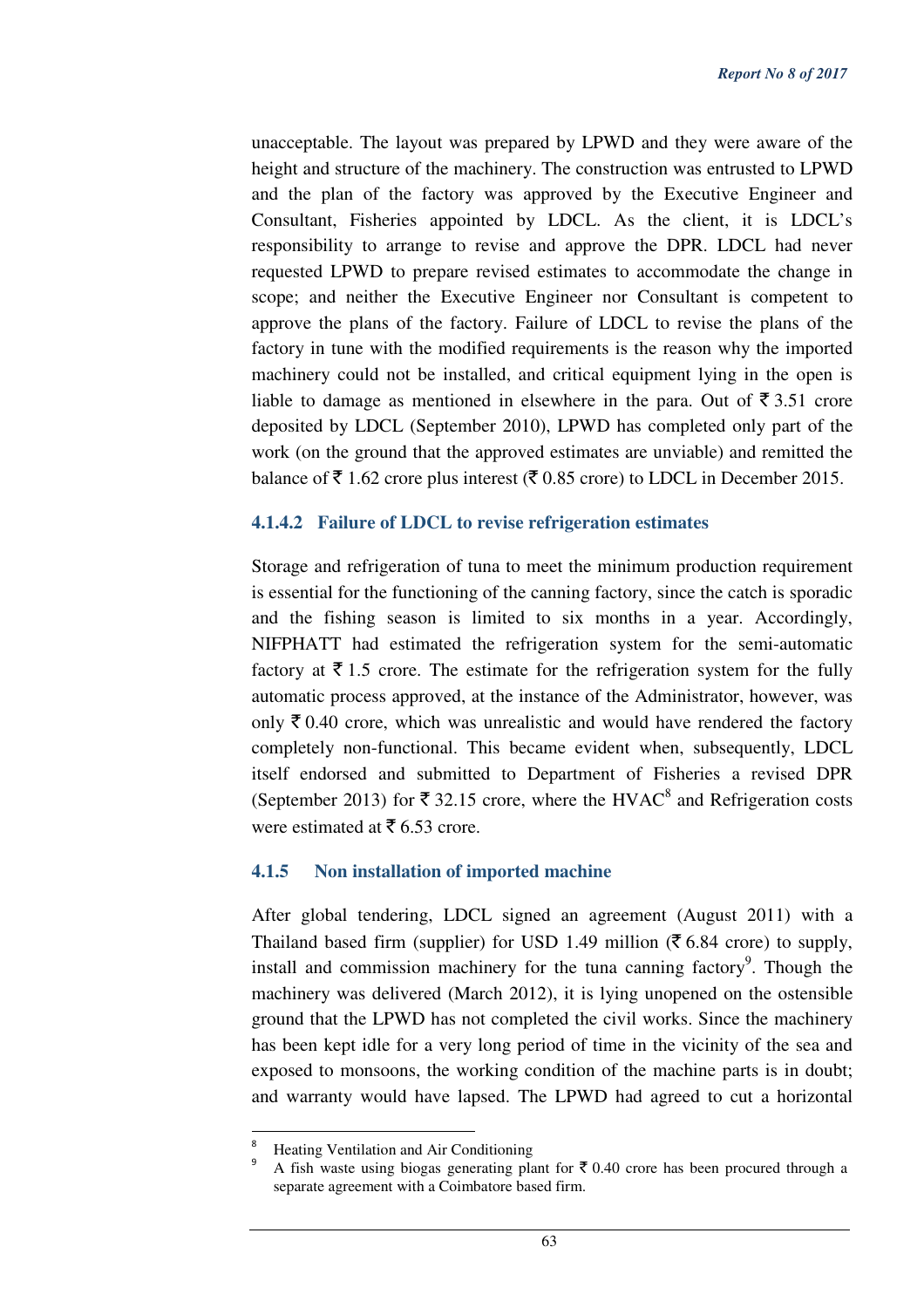#### *Report No. 8 of 2017*

beam at the entrance that was preventing entry of the largest box into the new building but till date (November 2016) this has not been done and the machinery continues to lie in the open, uninstalled.

## **4.1.6 Failure of Finance Department and Fisheries Department, Union Territory Administration, and Ministry of Agriculture and Fisheries and Ministry of Commerce to follow financial rules**

Rules 26 and 52 to 56 of the General Financial Rules delineate the manner in which Central Government Ministries and Departments are required to control expenditure against the Budget approved by Parliament and also surrender savings arising during the year. Rule 100 of the Central Government Receipt and Payment Rules stipulate, *inter-alia,* that all charges actually incurred must be paid and drawn at once, and under no circumstances they may be allowed to stand over to be paid from the grant of another year; no money shall be drawn from Government account unless it is required for immediate disbursement. It is not permissible to draw money from Government account in anticipation of demands or to prevent the lapse of budget grants.

In this connection, Audit observed that though a substantial portion of the amount was released (in 2009-10 and 2011-12) by Ministry of Agriculture and Fisheries ( $\bar{\xi}$  8.45 crore under revenue head and  $\bar{\xi}$  2.00 crore under capital head) and Ministry of Commerce ( $\bar{\tau}$  3.24 crore under the capital head), the same was not expended during the related financial year. The Ministries did not ensure surrender of savings at the end of the financial year as stipulated in the GFRs. Further, though Ministry of Commerce had specified the total project cost of  $\bar{\xi}$  7.64 crore, the Administrator (in his capacity of Chairman LDCL) unilaterally revised it to  $\bar{\tau}$  13.78 crore (without routing it through the Finance Department, UTL) by using his delegated powers, without informing Ministry of Commerce, who in any case had never monitored the progress of the project except for the single meeting (August 2011) held by the previous Administrator in his capacity as Joint Secretary, Ministry of Commerce. An amount of  $\bar{\mathfrak{F}}$  7.64 crore has been spent (December 2016) on the project and  $\bar{\mathfrak{c}}$  6.89 crore is lying with LDCL.

Finance Department, UTL Administration who had released the funds to the Department of Fisheries failed to monitor the expenditure. Rather, the Department of Fisheries is being permitted to re-appropriate funds from other projects that have been closed or postponed, without the approval of Finance Department. Consequently, Department of Fisheries was able to accommodate the enhanced requirements of LDCL for increase of project cost from  $\overline{5}$  7.64 crore to  $\bar{\xi}$  13.78 crore without referring the matter to Finance Department for additional funds. Department of Fisheries also did not review the project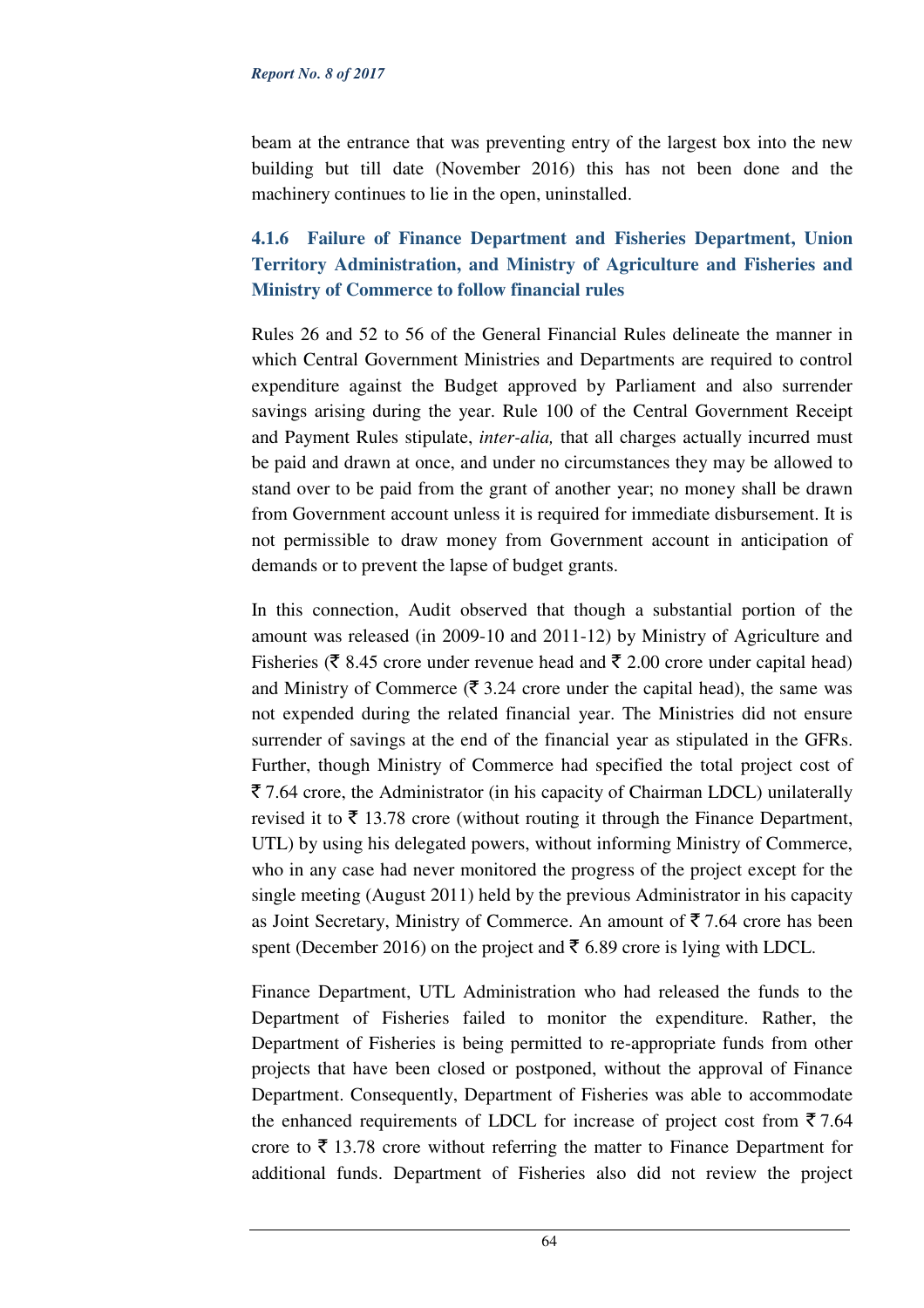viability and reasonableness of the demand from LDCL for additional funds, since these had been approved by the Administrator in his capacity of Chairman, LDCL. Fisheries Department replied (November 2015) to Audit that the role of Fisheries Department was limited to financial support. The reply is untenable since it is contrary to the Rule 26 of the GFRs which states that it is the duty of the fund sanctioning authority to verify whether the fund was utilized properly for the purpose for which it was sanctioned.

### **4.1.7 Customs liability due to non-fulfilment of export obligations**

LDCL has availed (April 2012) of customs exemption<sup>10</sup> of  $\bar{\tau}$  1.36 crore on import of machinery on the condition that they export  $\bar{\mathfrak{g}}$  8.16 crore worth of tuna within six years. Since LDCL has not exported any tuna since the import of machinery, it is liable to refund the entire duty along with applicable interest to the customs authorities. In their reply, LDCL informed (18 May 2016) Audit that this period (i.e., by April 2018) can be extended. The reply is not acceptable as LDCL has admitted that it had not conducted any market survey to substantiate its confidence that there is an international market for its exports and even if the important machinery is commissioned, the factory does not meet international food safety standards, which are essential for exports.

#### **4.1.8 Conclusion**

The Finance Department and Fisheries Department failed to ensure that proposals emanating from LDCL had the approval of its Board of Directors and were not subjected to detailed scrutiny in the Departments of Finance and Fisheries for formal approval of the Administrator. Ministry of Agriculture and Fisheries and Ministry of Commerce also failed to ensure adherence to GFRs. Consequently, the entire expenditure of  $\overline{5}$  7.64 crore has been rendered infructuous apart from the blocking of  $\overline{5}$  6.89 crore with LDCL, and non-achievement of objectives of modernization of tuna canning factory.

l

Under the Export Promotion Capital Goods scheme